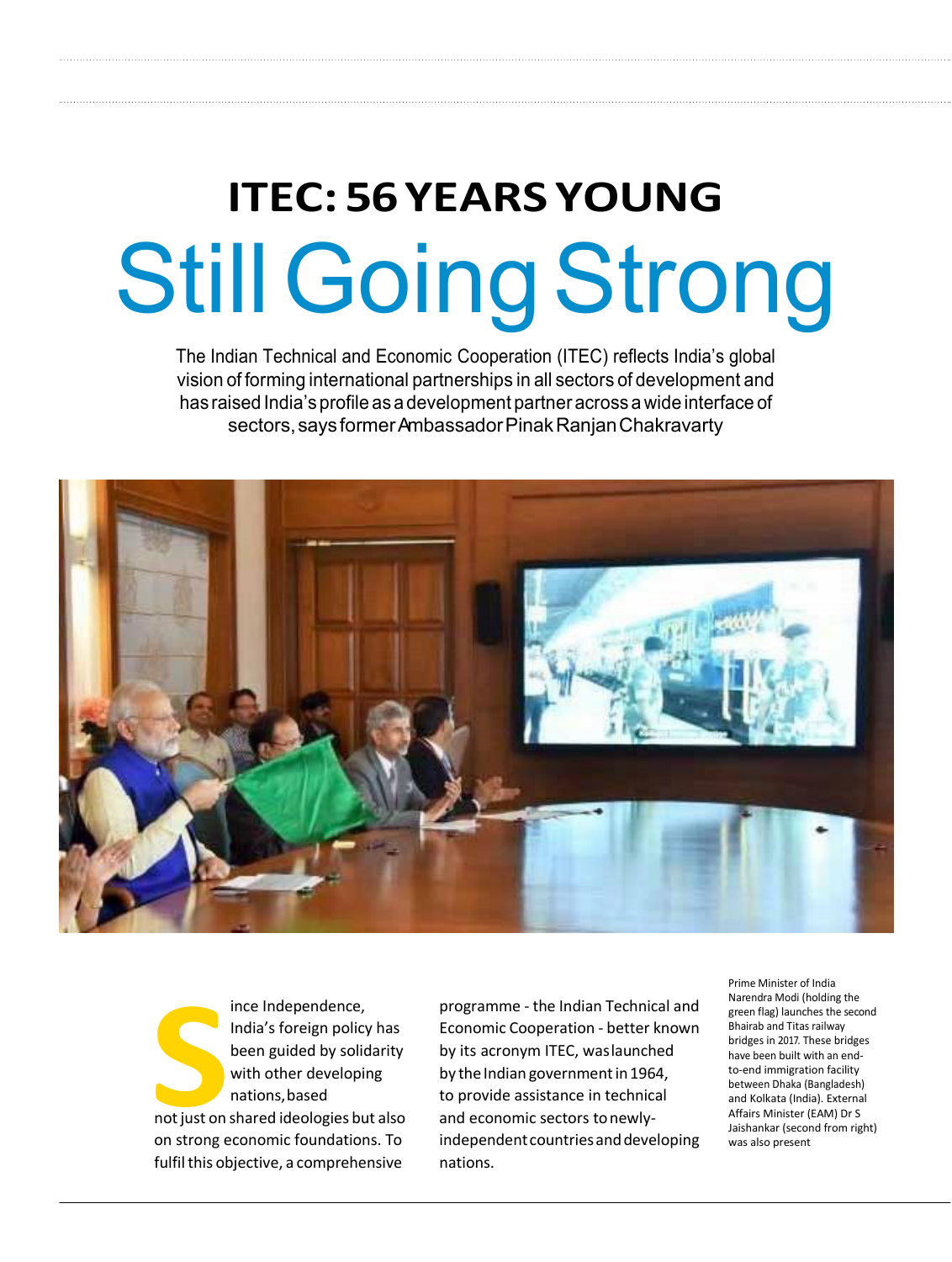

The ITEC programme was predicated on the belief that "it was necessary to establish relations of mutual concern and inter-dependence based not only on commonly-held ideals and aspirations but also on solid economic foundations. Technical and economic cooperation was considered to be one of the essential functions of an integrated and imaginative foreign policy". ITEC, fully-funded by the Indian government, is an integral part of India's foreign policy and represents an important arm of India's soft power diplomacy, a phrase that came into the international diplomatic vocabulary years later in the 1980s.

### **THE REGIONAL TIES**

ITEC is demand-driven and relies on innovative technological cooperation to fulfil the needs of developing countries. More than USD 2 billion has been spent on this programme since it began, benefiting thousands of students and professionals from around 160 countries.

The ITEC Programme is essentially bilateral in nature. However, in recent years, ITEC resources have

Thirty participants from twenty countries visited the Indian Parliament during Indian Technical and Economic Co-operation's (ITEC) Capacity Building Program on International Economic Issues and Development Policy in 2019

**WHEN INDIAN TECHNICAL AND ECONOMIC CO-OPERATION (ITEC) BEGAN IN 1964, ITS VISION WAS TO SHARE OUR RESOURCES AND CAPABILITIES WITH OTHER DEVELOPING COUNTRIES, IN ORDER TO CONTRIBUTE TO THE EVOLUTION OF A WORLD COMMUNITY BASED ON COOPERATION AND INTERDEPENDENCE.**

> **Narendra Modi**  Prime Minister of India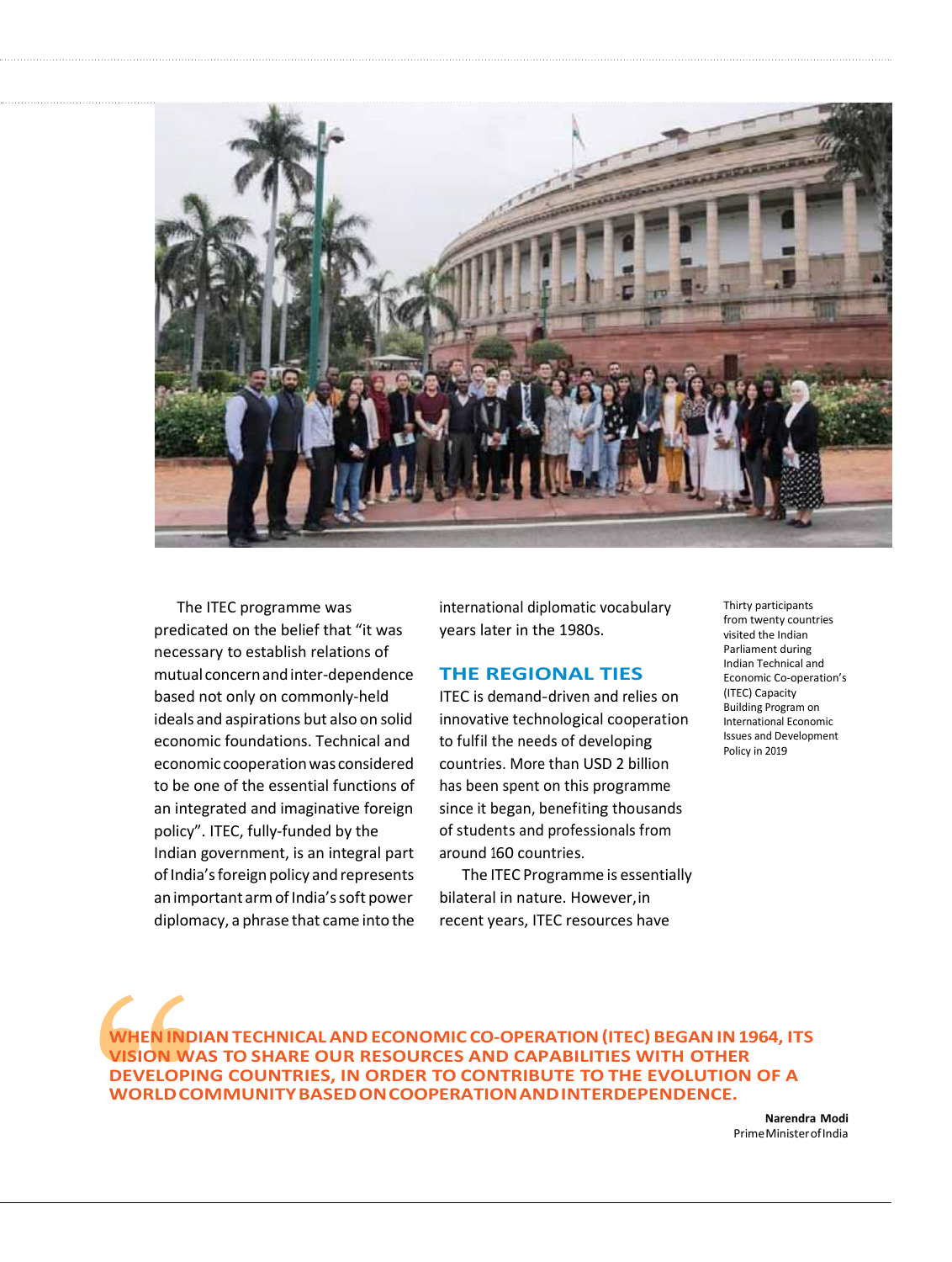





also been used for cooperation programmes conceived in regional and inter-regional context, such as UN Economic Commission for Africa, Commonwealth Secretariat, UNIDO, Group of 77 and G-15. ITEC's fundamental paradigm is bilateral cooperation but it has regional dimensions that have developed programmes with organisations

like Association of South East Asian Nations (ASEAN), Bay of Bengal Initiative for Multi-Sectoral Technical and Economic Cooperation (BIMSTEC), Mekong-Ganga Cooperation (MGC), African Union (AU), Afro-Asian Rural Development Organization (AARDO), Pan African Parliament, Caribbean Community (CARICOM), World Trade Organization (WTO) and Indian Ocean Rim - Association for Regional Cooperation (IOR-ARC) and India-Africa Forum Summit.

The ITEC Programme has evolved and grown over the years. Under ITEC and its sister programme SCAAP (Special Commonwealth African Assistance Programme), 161 countries in Asia, Africa, East Europe, Latin America, the Caribbean as well as Pacific and Small Island countries are invited to share the Indian developmental experience. The shared experiences have covered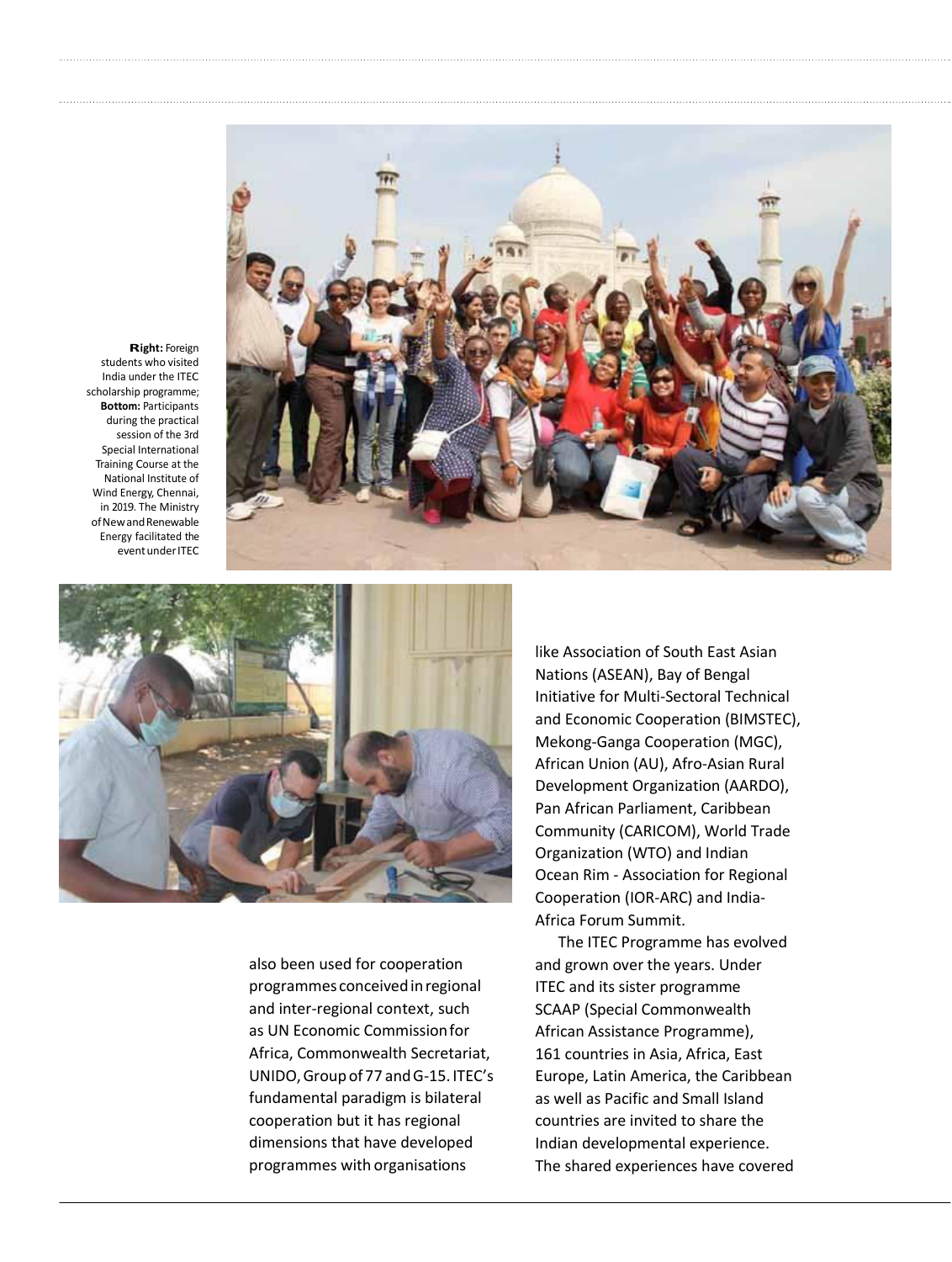areas like civilian and military sectors, projects, consultancy and feasibility studies, sending Indian experts in different domains, study tours for partner country officials and students, supply of equipment as gifts or donation requested and disaster relief. Disaster Relief is a vital component of ITEC and it focusses on food security and medical assistance for humanitarian relief.

### **TRAININGMODULES**

Training in digital technologies is a special feature that India offers in the domain of capacity building, under ITEC. Professionals from developing countries are offered unique training courses, both civilian

and defence, in different centres of excellence in India. In the civilian sector, the training offered includes a wide and diverse spectrum of disciplines ranging from IT, rural development and parliamentary practices to entrepreneurship, marine and aeronautical engineering etc. In defence, the training covers fields like security and strategic studies, defence management, marine and aeronautical engineering, logistics and management, etc. Over 12,000 scholarships for study in short and long-term courses in India's leading institutions are offered annually under ITEC. Partner countries are free to choose their personnel and the courses that are relevant for their



National Institute of Bank Management (NIBM), Pune, under the aegis of ITEC conducted an international training titled 'Role and Functions of Central Bank' in August 2019

## *Training under ITEC*

**(a)** Civilian Training Programme: For Civilian Training Programme, around 12,000 scholarships are being offered to ITEC/SCAAP partner countries to attend the various training courses in India. The premiere institutions of India offer more than 300 short-term, medium-term and longterm courses during the year. The training programme is demanddriven and subjects selected are of interest to developing countries for their working professionals. The wide and diverse spectrum of skills and disciplines offered ranges from IT to rural development, parliamentary practices to entrepreneurship, marine to aeronautical engineering and so on.

**(b)** Defence Training: This covers training of personnel belonging to all the three wings of Defence Services - Army, Air Force and Navy nominated by the ITEC partner countries in prestigious institutions like National Defence College, Defence Services Staff College, etc. The facility is also extended and availed of by some select developed countries on self-financing basis.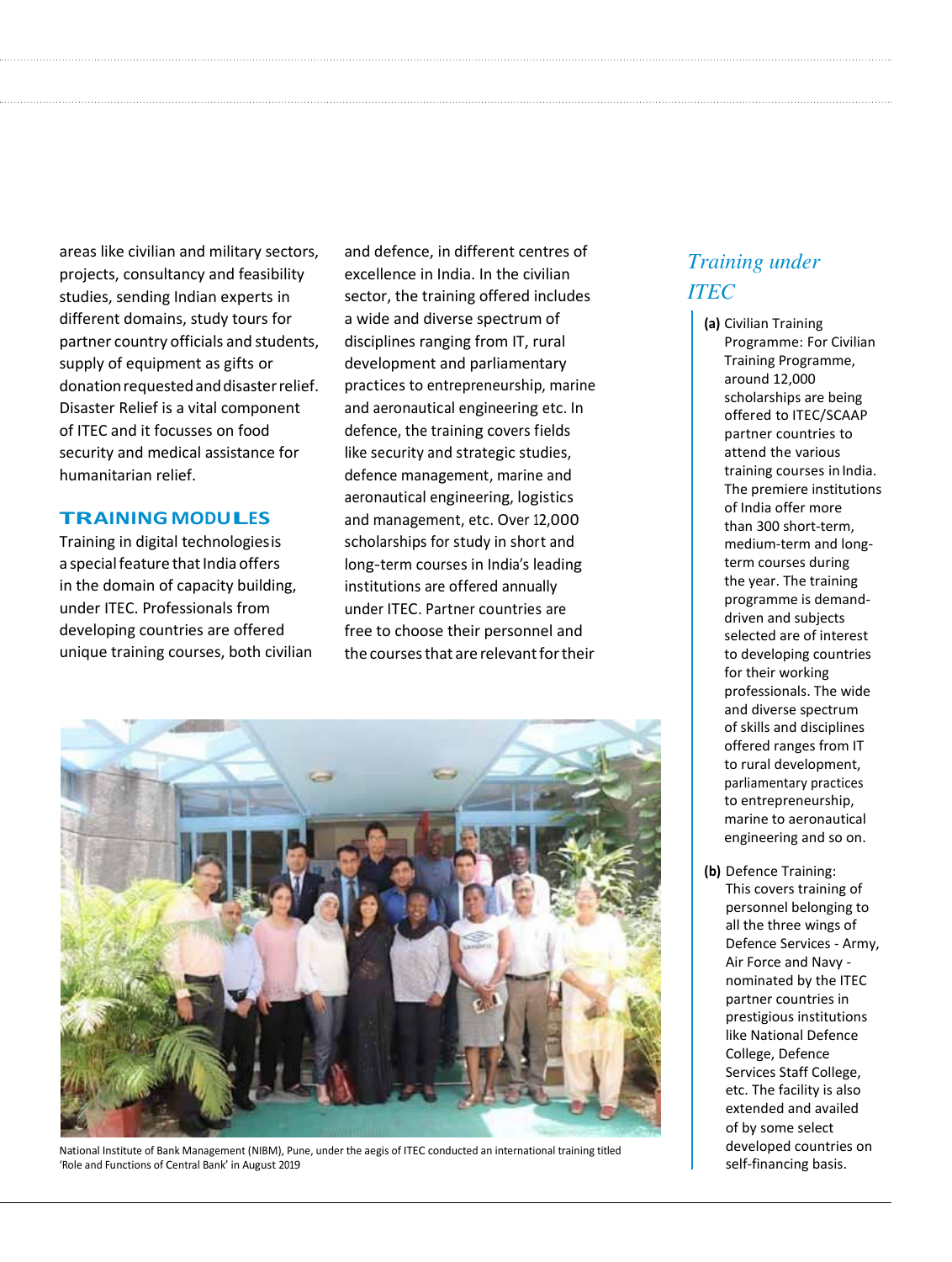## **COMPONENTS OF THE ITEC/SCAAP PROGRAMME**

- Training (civilian and defence) in India of nominees from ITEC partner countries
- Projects and related activities such as feasibility studies and consultancy services
- Deputation of Indian experts abroad
- Study tours
- Gifts/Donations of equipment at the request of ITEC partner countries

development needs. ITEC programmes are often moulded to suit the specific requirements of partner countries. Indian professionals are deputed upon request in a variety of sectors for teaching and imparting skills. Many among those who have studied or received training in India, have progressed to occupying important political, bureaucratic and military positions in their countries, thereby contributing to their countries' development and fostering closer ties with India.

As a result of different activities under this programme, there is now

a visible and growing awareness among other countries about India's competence as a provider of technical know-how and expertise as well as training opportunities, consultancy services and feasibility studies. These programmes have generated immense goodwill and substantive cooperation among the developing countries.

## **LINES OF CREDIT**

An important dimension of ITEC is the Lines of Credit (LoC), extended on soft terms to partner countries, for essential imports of goods and services, social welfare and

ITEC Day is celebrated annually on September 15 in all partner countries, bringing together ITEC trainees and students via their alumni networks and friendship societies



Prime Minister Narendra Modi unveiling the foundation stone of Atal Bihari Vajpayee Centre of Excellence at the IT Centre of the Mongolian University of Science and Technology located in Ulaanbaatar, the capital of Mongolia